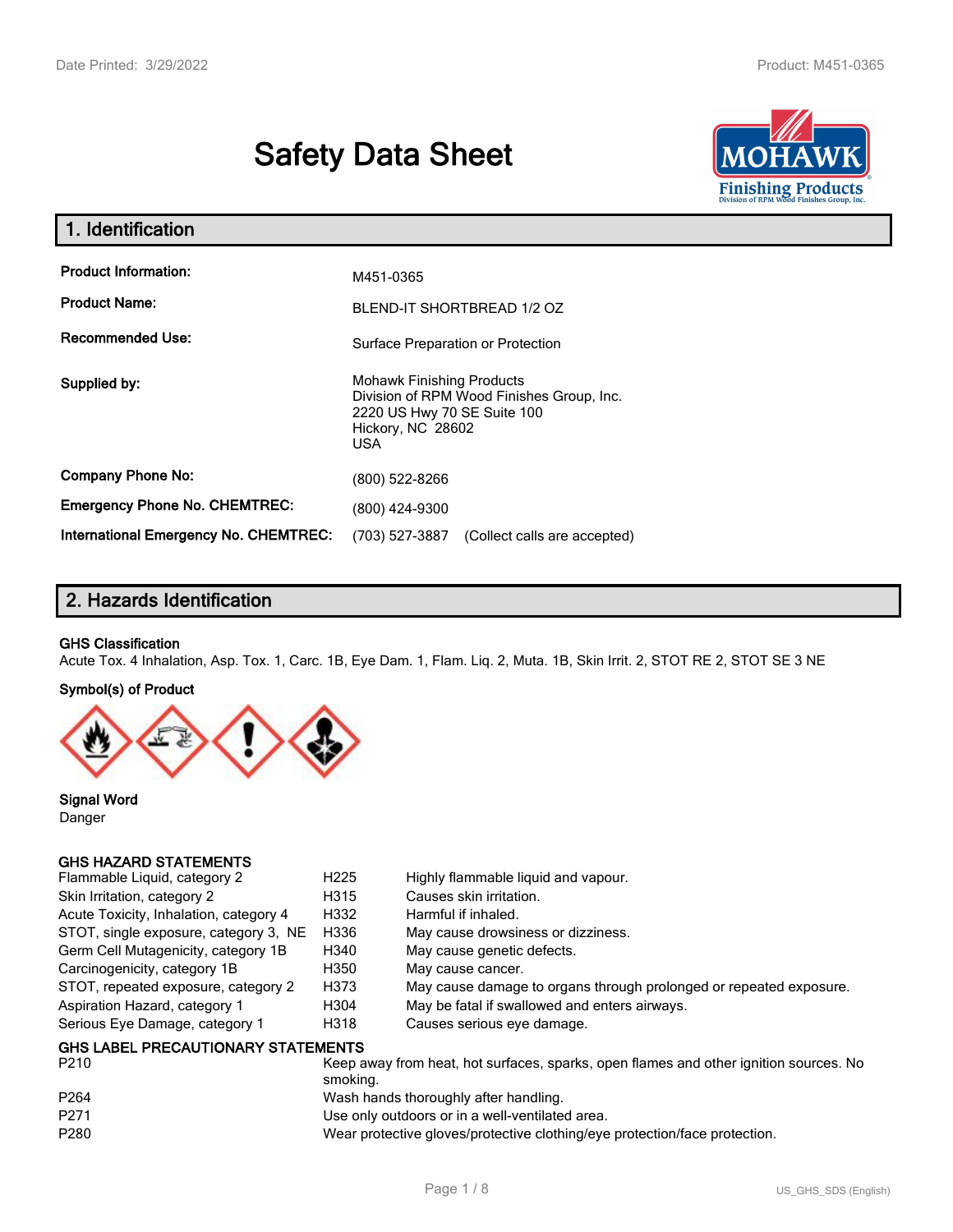| P331                                    | Do NOT induce vomiting.                                                                                                             |
|-----------------------------------------|-------------------------------------------------------------------------------------------------------------------------------------|
| P405                                    | Store locked up.                                                                                                                    |
| P302+P352                               | IF ON SKIN: Wash with plenty of soap and water.                                                                                     |
| P303+P361+P353                          | IF ON SKIN (or hair): Take off immediately all contaminated clothing. Rinse skin with<br>water/shower.                              |
| P305+P351+P338                          | IF IN EYES: Rinse cautiously with water for several minutes. Remove contact lenses, if<br>present and easy to do. Continue rinsing. |
| P362+P364                               | Take off contaminated clothing and wash it before reuse.                                                                            |
| P403+P233                               | Store in a well-ventilated place. Keep container tightly closed.                                                                    |
| P <sub>201</sub>                        | Obtain special instructions before use.                                                                                             |
| P <sub>260</sub>                        | Do not breathe dust/fume/gas/mist/vapours/spray.                                                                                    |
| P304+P340                               | IF INHALED: Remove person to fresh air and keep comfortable for breathing.                                                          |
| P308+P313                               | IF exposed or concerned: Get medical advice/attention.                                                                              |
| P332+P313                               | If skin irritation occurs: Get medical advice/attention.                                                                            |
| P403+P235                               | Store in a well-ventilated place. Keep cool.                                                                                        |
| P301+P310                               | IF SWALLOWED: Immediately call a POISON CENTER or doctor/physician.                                                                 |
| <b>GHS SDS PRECAUTIONARY STATEMENTS</b> |                                                                                                                                     |
| P <sub>240</sub>                        | Ground/bond container and receiving equipment.                                                                                      |
| P <sub>241</sub>                        | Use explosion-proof electrical/ventilating/lighting/equipment.                                                                      |
| P242                                    | Use only non-sparking tools.                                                                                                        |
| P243                                    | Take precautionary measures against static discharge.                                                                               |

# **3. Composition/Information on ingredients**

| <b>Chemical Name</b>            | CAS-No.    | <u>Wt. %</u> | <b>GHS Symbols</b>    | <b>GHS Statements</b>        |
|---------------------------------|------------|--------------|-----------------------|------------------------------|
| n-butyl acetate                 | 123-86-4   | $10 - 25$    | GHS02-GHS07           | H <sub>226</sub> -336        |
| petroleum distillate            | 64742-49-0 | $10 - 25$    | GHS08                 | H304-340-350                 |
| titanium dioxide                | 13463-67-7 | $2.5 - 10$   | GHS08                 | H <sub>351</sub>             |
| butanol                         | 71-36-3    | $2.5 - 10$   | GHS02-GHS05-<br>GHS07 | H226-302-315-318-332-335-336 |
| ethanol                         | 64-17-5    | $2.5 - 10$   | GHS02                 | H <sub>225</sub>             |
| pm acetate                      | 108-65-6   | $2.5 - 10$   | GHS02-GHS07           | H226-332                     |
| eep                             | 763-69-9   | $2.5 - 10$   | GHS06                 | H331                         |
| toluene                         | 108-88-3   | $1.0 - 2.5$  | GHS02-GHS07-<br>GHS08 | H225-304-315-332-336-373     |
| m-xylene                        | 108-38-3   | $1.0 - 2.5$  | GHS02-GHS07           | H <sub>226</sub> -315-332    |
| aliphatic petroleum distillates | 64742-47-8 | $1.0 - 2.5$  | GHS07-GHS08           | H304-332                     |
| ethylbenzene                    | 100-41-4   | $0.1 - 1.0$  | GHS02-GHS07-<br>GHS08 | H225-304-332-373             |
| p-xylene                        | 106-42-3   | $0.1 - 1.0$  | GHS02-GHS07           | H226-315-332                 |
| crystalline silica              | 14808-60-7 | $0.1 - 1.0$  | No Information        | No Information               |

The exact percentage (concentration) of ingredients is being withheld as a trade secret.

The text for GHS Hazard Statements shown above (if any) is given in the "Other information" Section.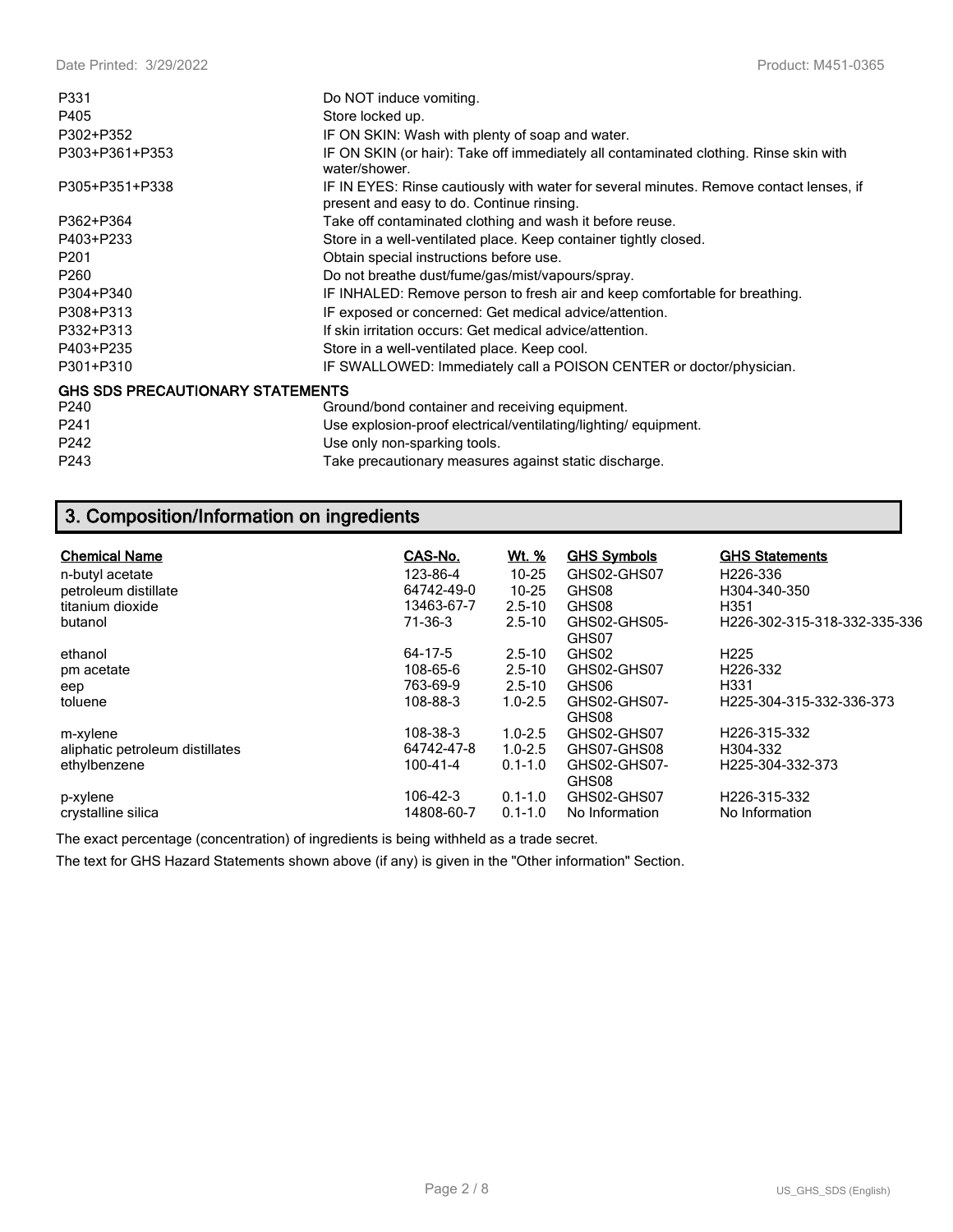# **4. First-aid Measures**



FIRST AID - EYE CONTACT: IF IN EYES: Rinse cautiously with water for several minutes. Remove contact lenses, if present and easy to do. Continue rinsing.

FIRST AID - SKIN CONTACT: IF ON SKIN: Wash with plenty of soap and water. IF ON SKIN (or hair): Take off immediately all contaminated clothing. Rinse skin with water/shower. Take off contaminated clothing and wash it before reuse. If skin irritation occurs: Get medical advice/attention.

FIRST AID - INGESTION: Do NOT induce vomiting. IF SWALLOWED: Immediately call a POISON CENTER or doctor/physician.

FIRST AID - INHALATION: IF INHALED: Remove person to fresh air and keep comfortable for breathing.

# **5. Fire-fighting Measures**

**SPECIAL FIREFIGHTING PROCEDURES:** Evacuate all persons from the fire area to a safe location. Move non-burning material, as feasible, to a safe location as soon as possible. Fire fighters should be protected from potential explosion hazards while extinguishing the fire. Wear self-contained breathing apparatus (SCBA) and full fire-fighting protective clothing. Thoroughly decontaminate all protective equipment after use. Containers of this material may build up pressure if exposed to heat (fire). Use water spray to cool fire-exposed containers. Use water spray to disperse vapors if a spill or leak has not ignited. DO NOT extinguish a fire resulting from the flow of flammable liquid until the flow of the liquid is effectively shut off. This precaution will help prevent the accumulation of an explosive vapor-air mixture after the initial fire is extinguished.

**FIREFIGHTING EQUIPMENT:** This is a NFPA/OSHA Class 1B or less flammable liquid. Follow NFPA30, Chapter 16 for fire protection and fire suppression. Use a dry chemical, carbon dioxide, or similar ABC fire extinguisher for incipeint fires. Water may be used to cool and prevent rupture of containers that are exposed to heat from fire.

#### **6. Accidental Release Measures**

#### **ENVIRONMENTAL MEASURES:** No Information

**STEPS TO BE TAKEN IN CASE MATERIAL IS RELEASED OR SPILLED:** Follow personal protective equipment recommendations found in Section VIII. Personal protective equipment needs must be evaluated based on information provided on this sheet and the special circumstances created by the spill including; the material spilled, the quantity of the spill, the area in which the spill occurred, and the training and the expertise of employees in the area responding to the spill. Never exceed any occupational exposure limits. Shut off ignition sources; including electrical equipment and flames. Do not allow smoking in the area. Do not allow the spilled product to enter public drainage system or open waterways.

#### **7. Handling and Storage**



**HANDLING:** Avoid inhalation and contact with eyes, skin, and clothing. Wash hands thoroughly after handling and before eating or drinking. In keeping with safe handling practices, avoid ignition sources (smoking, flames, pilot lights, electrical sparks); ground and bond containers when transferring the material to prevent static electricity sparks that could ignite vapor and use spark proof tools and explosion proof equipment. Empty containers may retain product residue or vapor. Do not pressurize, cut, weld, braze, solder, drill, grind, or expose container to heat, flame, sparks, static electricity, or other sources of ignition. Any of these actions can potentially cause an explosion that may lead to injury.

**STORAGE:** Keep containers closed when not in use. Store in cool well ventilated space away from incompatible materials.

# **8. Exposure Controls/Personal Protection**

| Ingredients with Occupational Exposure Limits |                      |                       |                     |                         |  |
|-----------------------------------------------|----------------------|-----------------------|---------------------|-------------------------|--|
| <b>Chemical Name</b>                          | <b>ACGIH TLV-TWA</b> | <b>ACGIH-TLV STEL</b> | <b>OSHA PEL-TWA</b> | <b>OSHA PEL-CEILING</b> |  |
| n-butyl acetate                               | 50 ppm               | $150$ ppm             | $150$ ppm           | N.D.                    |  |
| petroleum distillate                          | N.D.                 | N.D.                  | N.D.                | N.D.                    |  |
| titanium dioxide                              | $10 \text{ mg/m}$    | N.D.                  | $15 \text{ mg/m}$   | N.D.                    |  |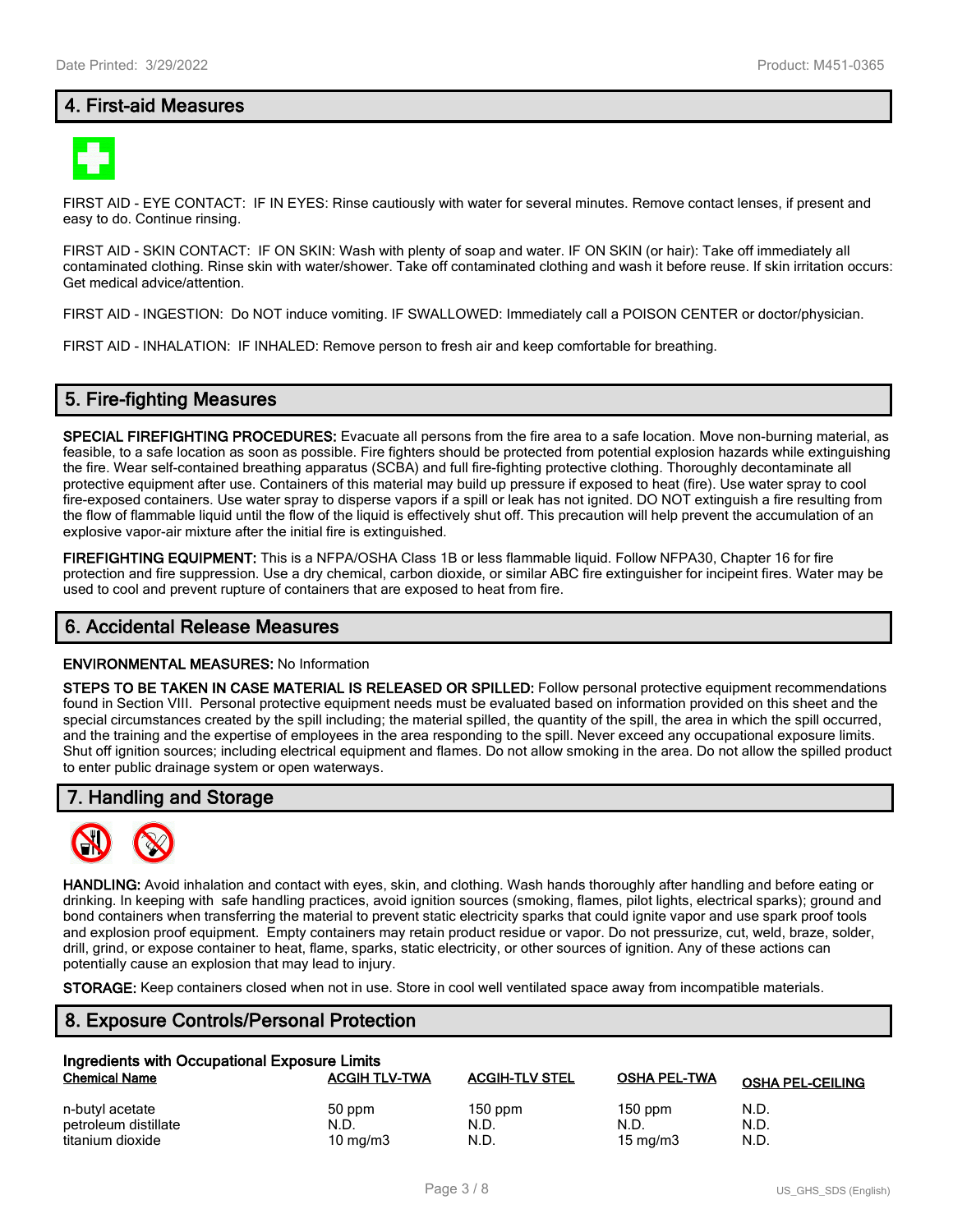| 20 ppm                   | N.D.       | $100$ ppm     | N.D.    |
|--------------------------|------------|---------------|---------|
| N.D.                     | $1000$ ppm | $1000$ ppm    | N.D.    |
| N.D.                     | N.D.       | N.D.          | N.D.    |
| N.D.                     | N.D.       | N.D.          | N.D.    |
| 20 ppm                   | N.D.       | $200$ ppm     | 300 ppm |
| $100$ ppm                | $150$ ppm  | $100$ ppm     | N.D.    |
| N.D.                     | N.D.       | N.D.          | N.D.    |
| 20 ppm                   | N.D.       | $100$ ppm     | N.D.    |
| $100$ ppm                | $150$ ppm  | $100$ ppm     | N.D.    |
| $0.025 \,\mathrm{mg/m3}$ | N.D.       | $50 \mu g/m3$ | N.D.    |
|                          |            |               |         |

**Further Advice: MEL = Maximum Exposure Limit OES = Occupational Exposure Standard SUP = Supplier's Recommendation Sk = Skin Sensitizer N.E. = Not Established N.D. = Not Determined**

#### **Personal Protection**



**RESPIRATORY PROTECTION:** Use adequate engineering controls and ventilation to keep levels below recommended or statutory exposure limits. If exposure levels exceed limits use appropriate approved respiratory protection equipment.



**SKIN PROTECTION:** Wear chemical resistant footwear and clothing such as gloves, an apron or a whole body suit as appropriate.



**EYE PROTECTION:** Wear chemical-resistant glasses and/or goggles and a face shield when eye and face contact is possible due to splashing or spraying of material.



**OTHER PROTECTIVE EQUIPMENT:** No Information



**HYGIENIC PRACTICES:** It is good practice to avoid contact with the product and/or its vapors, mists or dust by using appropriate protective measures. Wash thoroughly after handling and before eating or drinking.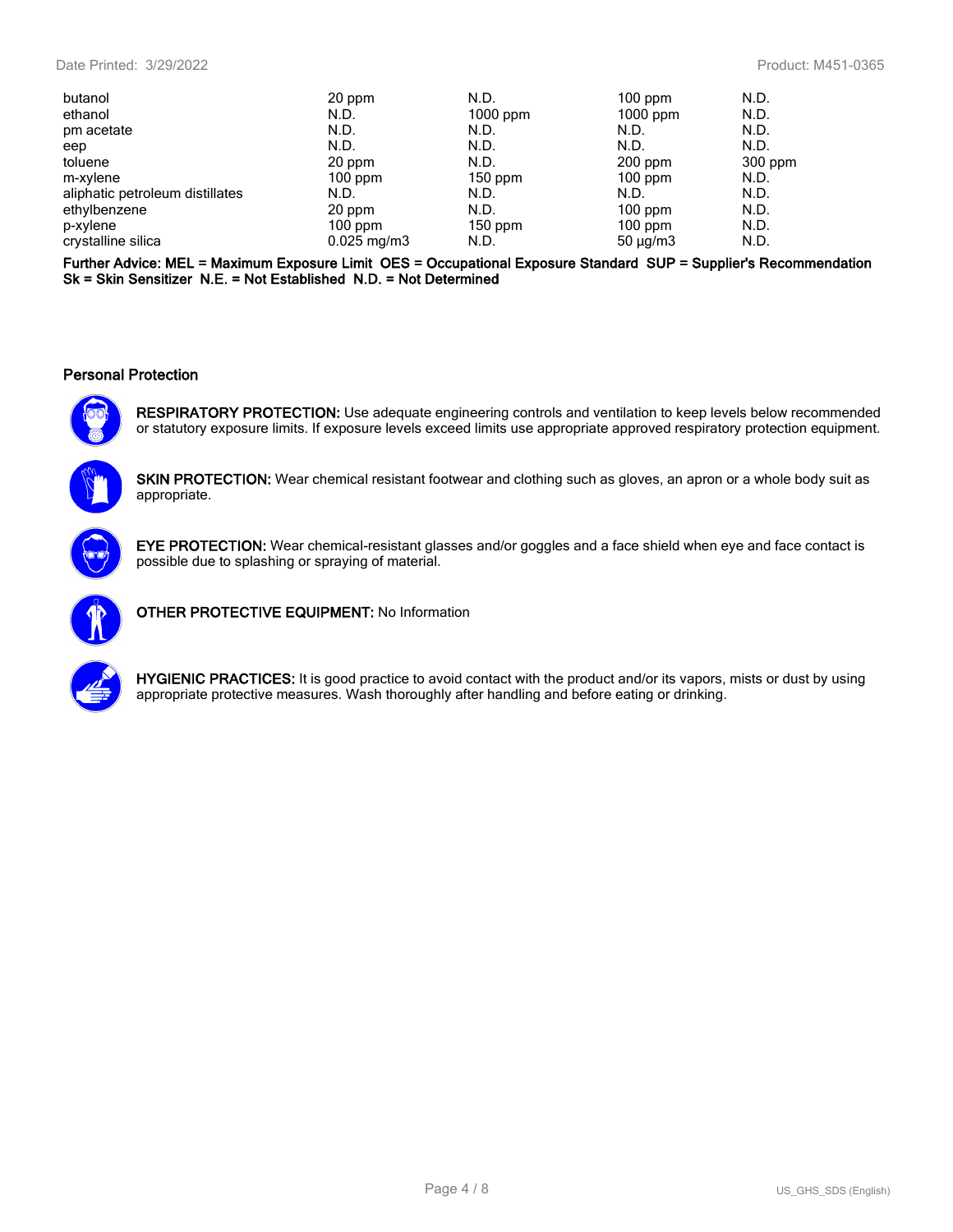# **9. Physical and Chemical Properties**

| Appearance:                    | Colored Liguid                   | <b>Physical State:</b>                      | <b>LIQUID</b>  |
|--------------------------------|----------------------------------|---------------------------------------------|----------------|
| Odor:                          | <b>Strong Solvent</b>            | <b>Odor Threshold:</b>                      | Not determined |
| Density, g/cm3:                | 0.997                            | pH:                                         | Not determined |
| Freeze Point, °F:              | Not determined                   | Viscosity:                                  | Not determined |
| <b>Solubility in Water:</b>    | Not determined                   | Partition Coefficient, n-octanol/<br>water: | Not determined |
| Decomposition temperature, °F: | Not determined                   | <b>Explosive Limits, %:</b>                 | Not determined |
| Boiling Range, °F:             | $>$ 100 °F                       | Flash Point. °F:                            | $55^{\circ}$ F |
| Combustibility:                | <b>Supports Combustion</b>       | Auto-Ignition Temperature, °F:              | Not determined |
| <b>Evaporation Rate:</b>       | <b>Faster than Diethyl Ether</b> | Vapor Pressure, mmHg:                       | Not determined |
| <b>Vapor Density:</b>          | Not determined                   |                                             |                |

**N.I. = No Information**

**10. Stability and reactivity**

**STABILITY:** Stable under normal conditions.

**CONDITIONS TO AVOID:** Heat, flames and sparks.

**INCOMPATIBILITY:** Acids, Bases, Oxidizing agents

**HAZARDOUS DECOMPOSITION PRODUCTS:** Not determined.

# **11. Toxicological information**

**Practical Experiences**

**EMERGENCY OVERVIEW:** No Information

**EFFECT OF OVEREXPOSURE - EYE CONTACT:** No Information

**EFFECT OF OVEREXPOSURE - INGESTION:** No Information

**EFFECT OF OVEREXPOSURE - INHALATION:** No Information

**EFFECT OF OVEREXPOSURE - SKIN CONTACT:** No Information

**CARCINOGENICITY:** May cause cancer.

This product contains Titanium Dioxide, which is listed by IARC as possibly carcinogenic to humans (Group 2B). This listing is based on inadequate evidence of carcinogenicity in humans and sufficient evidence in experimental animals. This classification is relevant when exposed to titanium dioxide in dust or powder form only, including cured product that is subject to sanding, grinding, cutting, or other surface preparation activities.

#### **PRIMARY ROUTE(S) OF ENTRY:**

**Eye Contact, Skin Contact, Ingestion, Inhalation**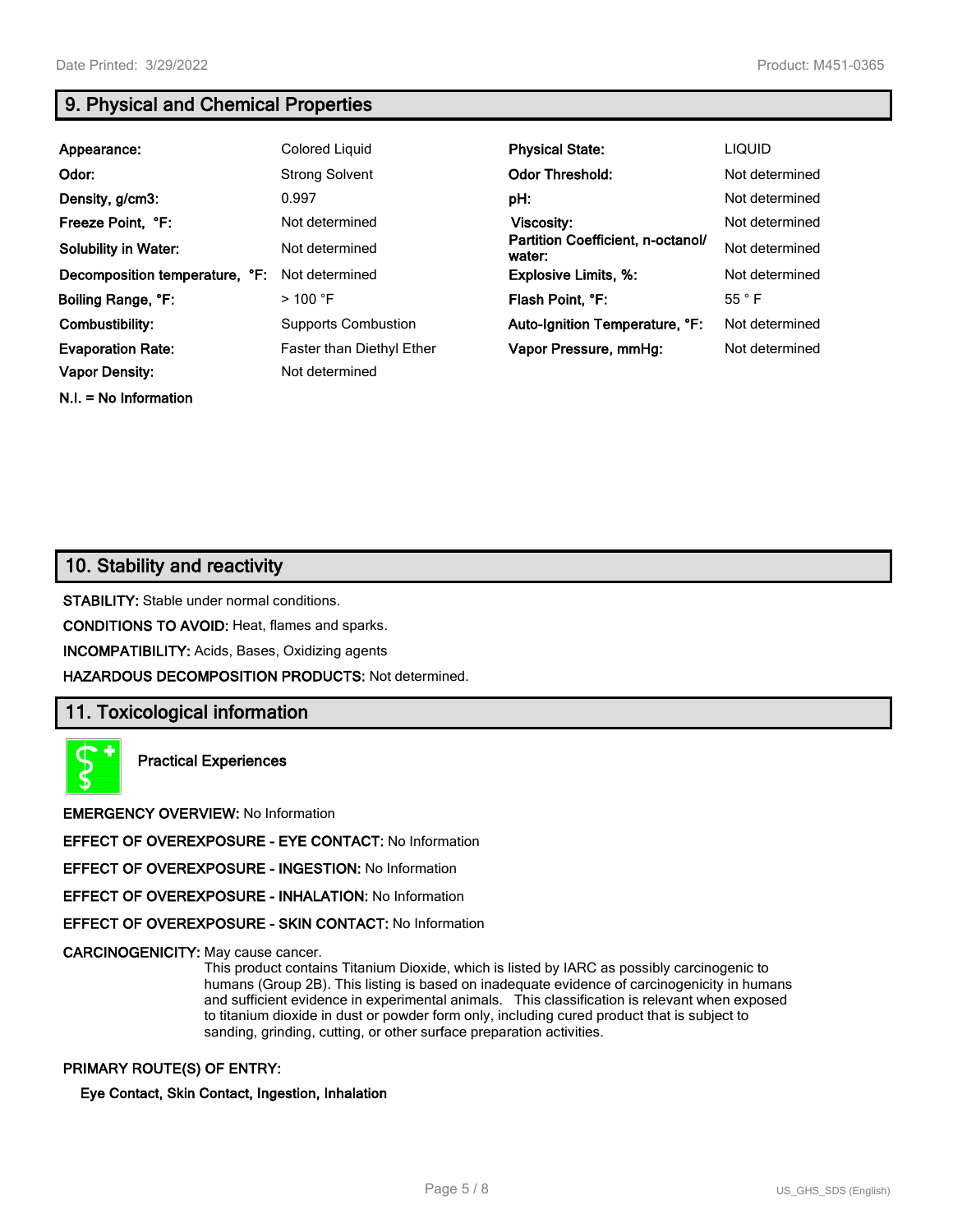#### **Acute Toxicity Values**

#### **The acute effects of this product have not been tested. Data on individual components are tabulated below**

| CAS-No.<br>123-86-4<br>64742-49-0<br>13463-67-7<br>71-36-3<br>64-17-5<br>108-65-6<br>763-69-9<br>108-88-3 | <b>Chemical Name</b><br>n-butyl acetate<br>petroleum distillate<br>titanium dioxide<br>butanol<br>ethanol<br>pm acetate<br>eep<br>toluene | Oral LD50<br>14130 mg/kg Rat<br>>5000 mg/kg Rat<br>>10000 mg/kg Rat<br>700 mg/kg Rat<br>7060 mg/kg Rat<br>8532 mg/kg Rat<br>3200 mg/kg Rat<br>2600 mg/kg Rat | Dermal LD50<br>>17600 mg/kg Rabbit 23.4 mg/l Rat<br>>3160 mg/kg Rabbit<br>$>10000$ mg/kg Rabbit $>20$ mg/l<br>3402 mg/kg Rabbit<br>15,800 mg/kg<br>>5000 mg/kg Rabbit<br>4080 mg/kg Rabbit<br>12000 mg/kg Rabbit | Vapor LC50<br>54 mg/l Rat<br>8000 mg/l Rat<br>124.7 mg/L Rat<br>$>20$ mg/L<br>$>20$ mg/l<br>12.5 mg/L Rat |
|-----------------------------------------------------------------------------------------------------------|-------------------------------------------------------------------------------------------------------------------------------------------|--------------------------------------------------------------------------------------------------------------------------------------------------------------|------------------------------------------------------------------------------------------------------------------------------------------------------------------------------------------------------------------|-----------------------------------------------------------------------------------------------------------|
|                                                                                                           |                                                                                                                                           |                                                                                                                                                              |                                                                                                                                                                                                                  |                                                                                                           |
|                                                                                                           |                                                                                                                                           |                                                                                                                                                              |                                                                                                                                                                                                                  |                                                                                                           |
|                                                                                                           |                                                                                                                                           |                                                                                                                                                              |                                                                                                                                                                                                                  |                                                                                                           |
|                                                                                                           |                                                                                                                                           |                                                                                                                                                              |                                                                                                                                                                                                                  |                                                                                                           |
|                                                                                                           |                                                                                                                                           |                                                                                                                                                              |                                                                                                                                                                                                                  |                                                                                                           |
| 108-38-3                                                                                                  | m-xylene                                                                                                                                  | 5000 mg/kg Rat                                                                                                                                               | 6500 mg/kg Rabbit                                                                                                                                                                                                | >20 mg/l Rat                                                                                              |
| 64742-47-8                                                                                                | aliphatic petroleum distillates                                                                                                           | >5000 mg/kg Rat                                                                                                                                              | >2000 mg/kg Rabbit                                                                                                                                                                                               | >13 mg/L Rat                                                                                              |
| 100-41-4                                                                                                  | ethylbenzene                                                                                                                              | 3500 mg/kg Rat                                                                                                                                               | 15400 mg/kg Rabbit                                                                                                                                                                                               | 17.2 mg/L Rat                                                                                             |
| $106 - 42 - 3$                                                                                            | p-xylene                                                                                                                                  | 4029 mg/kg Rat                                                                                                                                               | >2000 mg/kg rabbit                                                                                                                                                                                               | >20 mg/l Rat                                                                                              |
| 14808-60-7                                                                                                | crystalline silica                                                                                                                        | >5000 mg/kg                                                                                                                                                  | >5000 mg/kg                                                                                                                                                                                                      | >20 mg/l Rat                                                                                              |
|                                                                                                           |                                                                                                                                           |                                                                                                                                                              |                                                                                                                                                                                                                  |                                                                                                           |

**N.I. = No Information**

# **12. Ecological information**

**ECOLOGICAL INFORMATION:** Ecological evaluation of this material has not been performed; however, do not allow the product to be released to the environment without governmental approval/permits.

# **13. Disposal Information**



**DISPOSAL METHOD:** Waste from this material may be a listed and/or characteristic hazardous waste. Dispose of material, contaminated absorbent, container and unused contents in accordance with local, state, and federal regulations.

**STEPS TO BE TAKEN IN CASE MATERIAL IS RELEASED OR SPILLED:** Follow personal protective equipment recommendations found in Section VIII. Personal protective equipment needs must be evaluated based on information provided on this sheet and the special circumstances created by the spill including; the material spilled, the quantity of the spill, the area in which the spill occurred, and the training and the expertise of employees in the area responding to the spill. Never exceed any occupational exposure limits. Shut off ignition sources; including electrical equipment and flames. Do not allow smoking in the area. Do not allow the spilled product to enter public drainage system or open waterways.

# **14. Transport Information**

#### **SPECIAL TRANSPORT PRECAUTIONS:** No Information

**IATA:** ID8000, CONSUMER COMMODITY, 9

**IMDG:** LIMITED QUANTITY UN1263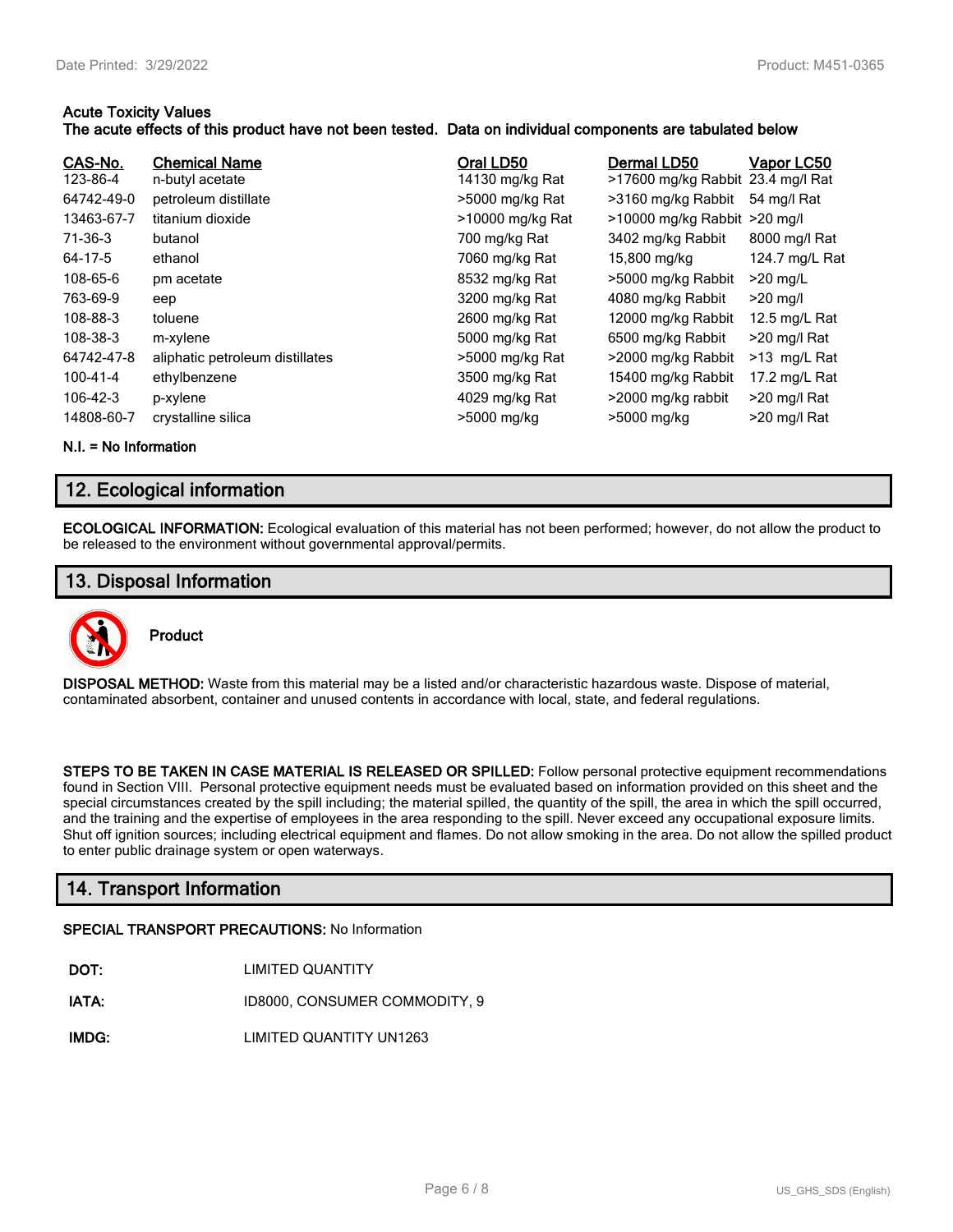# **15. Regulatory Information**

# **U.S. Federal Regulations:**

#### **CERCLA - SARA Hazard Category**

This product has been reviewed according to the EPA 'Hazard Categories' promulgated under Sections 311 and 312 of the Superfund Amendment and Reauthorization Act of 1986 (SARA Title III) and is considered, under applicable definitions, to meet the following categories:

Fire Hazard, Acute Health Hazard, Chronic Health Hazard

#### **SARA SECTION 313**

This product contains the following substances subject to the reporting requirements of Section 313 of Title III of the Superfund Amendment and Reauthorization Act of 1986 and 40 CFR part 372:

| <b>Chemical Name</b> | CAS-No.  | Wt. % |
|----------------------|----------|-------|
| butanol              | 71-36-3  | 9.06  |
| toluene              | 108-88-3 | 2.35  |
| m-xylene             | 108-38-3 | 1.93  |

#### **TOXIC SUBSTANCES CONTROL ACT**

This product contains the following chemical substances subject to the reporting requirements of TSCA 12(B) if exported from the United States:

| <b>Chemical Name</b>         | CAS-No.  |
|------------------------------|----------|
| octamethylcyclotetrasiloxane | 556-67-2 |

# **U.S. State Regulations:**

#### **CALIFORNIA PROPOSITION 65**

WARNING: Cancer and Reproductive Harm - www.P65Warnings.ca.gov.

Titanium Dioxide, Cancer, 9.8265% Toluene, Reproductive Harm, 2.3528%

### **16. Other Information**

| <b>Revision Date:</b>                                   | 3/29/2022                                                                                                                  |                              |                                      | <b>Supersedes Date:</b> |                       | 12/21/2021 |
|---------------------------------------------------------|----------------------------------------------------------------------------------------------------------------------------|------------------------------|--------------------------------------|-------------------------|-----------------------|------------|
| Reason for revision:                                    | <b>Product Composition Changed</b><br>Substance and/or Product Properties Changed in Section(s):<br>16 - Other Information |                              |                                      |                         |                       |            |
| Datasheet produced by:                                  |                                                                                                                            | <b>Regulatory Department</b> |                                      |                         |                       |            |
| <b>HMIS Ratings:</b><br>$\pm 1$ and $\pm 1$ and $\pm 1$ | The compact of the co                                                                                                      |                              | <b>D</b> and a state of the state of |                         | Benedict Books of the | $\lambda$  |

| ealth.<br>не | . | . | tection<br>- -- - - - -<br>–…<br>лг |  |
|--------------|---|---|-------------------------------------|--|
|              |   |   |                                     |  |

**Volatile Organic Compounds, gr/ltr:** 631

#### **Text for GHS Hazard Statements shown in Section 3 describing each ingredient:**

| H <sub>225</sub> | Highly flammable liquid and vapour.           |
|------------------|-----------------------------------------------|
| H <sub>226</sub> | Flammable liquid and vapour.                  |
| H302             | Harmful if swallowed.                         |
| H304             | May be fatal if swallowed and enters airways. |
| H315             | Causes skin irritation.                       |
| H318             | Causes serious eye damage.                    |